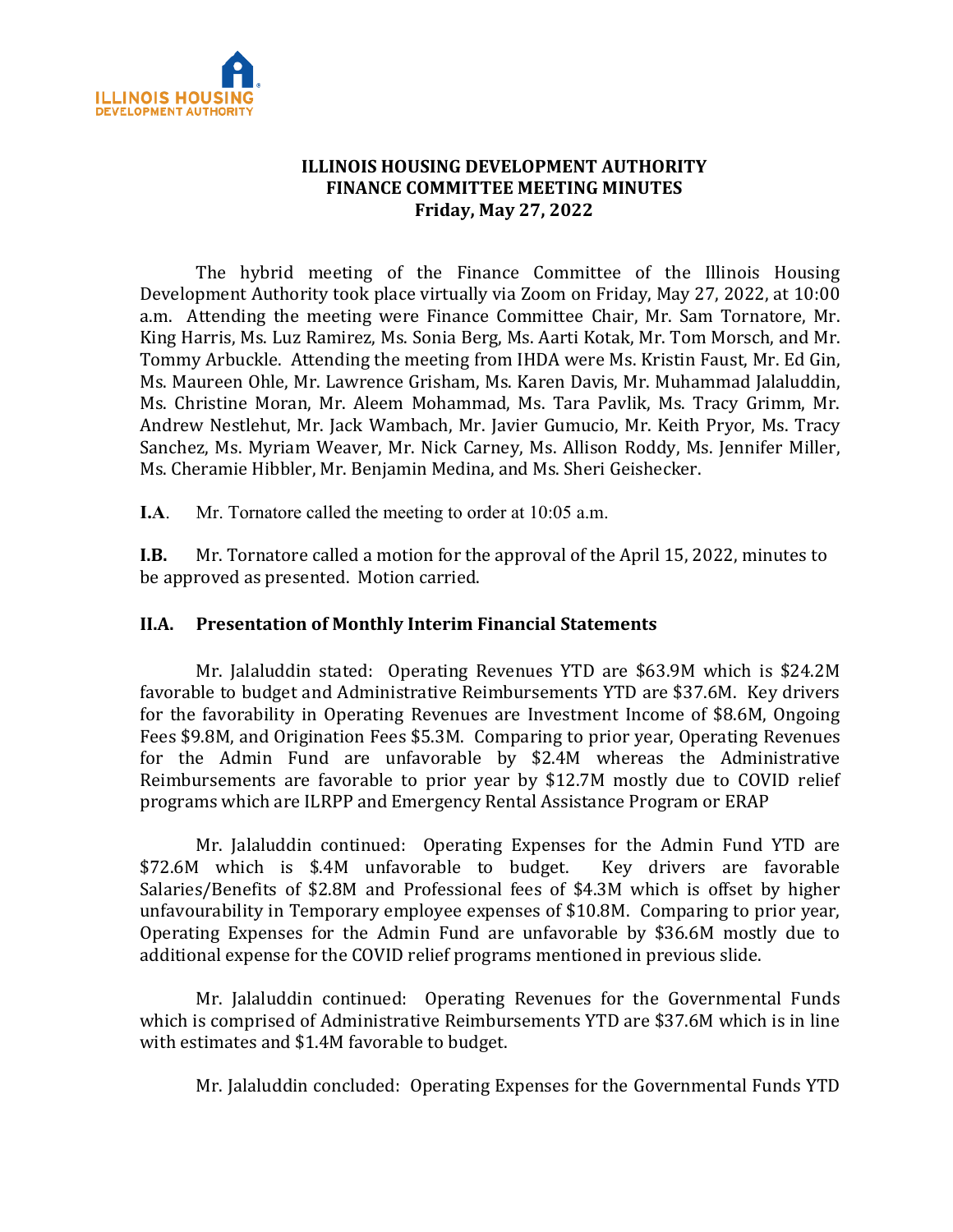are \$39.4M which is \$1.6M unfavorable to budget. Key Drivers are favorable Salaries/ Benefits and Professional Fees of \$6.3M and \$1.8M respectively, which is offset by unfavorable Temporary employee expenses of \$10.8M and this pertains to expenditures for the ILRPP and ERAP Programs.

## **II.B. Multifamily Update**

Ms. Moran stated: In addition to the 2022 LIHTC awards, multifamily has eleven additional items on the Board agenda this morning. Six transactions are being recommended for COVID-19 affordable housing grant program funds. Of the \$75 million that was set aside for this program in FY22, this will bring our total funds allocated to over \$65 million. We expect to bring the balance of the awards to the June Board meeting to reach our commitment deadline of June 30, 2022. We received 62 LIHTC applications and will be recommending 25 developments, totaling over 1300 units.

Ms. Moran concluded: We are completing the review of the Housing for Justice Involved applications and plan to bring to Board next month. Other department updates include Permanent Supportive Housing RFA targeting late summer and Technical Assistance sessions for the sponsors that did not receive a 9% LIHTC award. A timeline of the 2023 9% LIHTC dates was shared.

# **II.C. Single Family/Homeownership Update**

Mr. Gumucio stated: Reservations for April 2022 were at 496 first mortgage loans or \$85.45 million, 257 or \$45.05 million for GNMA and 239 or \$40.40 million for Conventional. Prior year reservation comparisons for the month of April were at \$156.39 million, \$61.87 million for GNMA and \$94.52 million for Conventional.

Mr. Gumucio continued: For April 2022, IHDA Mortgage Program Statistics were as follows: Access 4% accounted for 59.0% or \$46.01 million, Access 5% accounted for 13.0% or \$12.09 million, and Access 10% accounted for 28.0% or \$27.35 million. Geographical percentages were 18% for the Central region, 60% for Chicago, 13% for the Northwest, and 9% for the Southern regions, respectively. There are 1,586 loans in the pipeline at a total of \$253.89 million. Timing from reservation to approved for purchase is 45 days average, 50 days average from reservation to purchase.

Mr. Gumucio concluded: IHDA Demographic Analysis compared to State of IL year-to-date race comparisons with the percentage of all applications is as follows: American Indian/Alaskan Native – 0.5% to 0.6% with .35% success rate, Asian/Pacific Islander – 0.9% to 5.9% with 6.29% success rate, Black – 20.3% to 14.6% with 5.05% success rate, Hawaiian/Other Pacific Islander – 0.0% to 0.1% with 0.07% success rate, White – 64.0% to 76.8% with 75.75% success rate, Two or More Races – 1.4% to 2.1%, Information not Provided/Unknown – 12.8% to N/A. Ethnicity comparison for Hispanic or Latino is 21.6% for IHDA compared to 17.5% for State of Illinois with 9.19% success rate.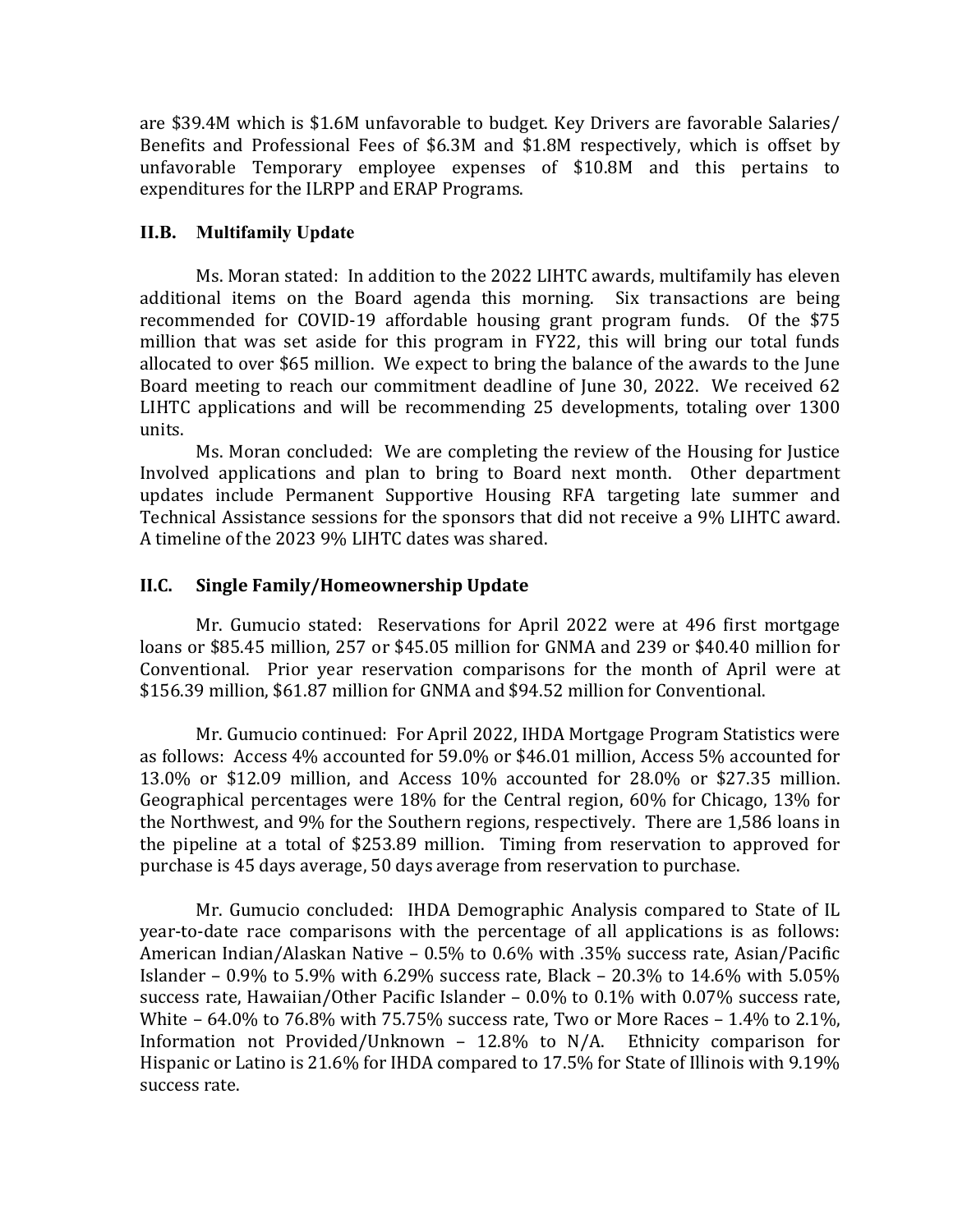#### **III.A.1. Resolution Authorizing the Operating and Capital Budget for Fiscal Year 2023**

Mr. Gin stated: Before we start discussing the FY2023 budget, I'd like to give you a market update and talk about the current FY2022 highlights. Ed quoted some statistics regarding the number of homes, median sales price, days on market, and number of first-time homebuyers. Single family pipeline is very strong and multifamily pipeline is strong as well and deals are larger and have longer incubation periods. Regarding the FY2022 results, we have two more months left if this fiscal year our Operating Income is expected to be about \$34-35 million. We also received a positive outlook from Fitch from AA- neutral to AA- positive.

Mr. Gin continued: The key drivers of the over budget favorability you'll see are due to investment gains on sale, Asset Management was able to go back and collect past due fees which is a one-time occurrence, and multifamily production was better than expected. For FY2023 we are budgeting an Operating Income of \$3.9 million. This is also the first time we are utilizing Oracle's budgeting module, migrating from barebones spreadsheets to an enterprise software system. We have cautiously budgeted for single family at our pre-COVID levels, multifamily is based on deals in the pipeline, and for governmental activities we've refreshed our two-year projections. We will not let expenses get ahead of revenues and will continue to monitor our volumes and headcounts closely.

Mr. Gin stated: The next slide outlined our budgeted Operating Revenues broken down into four categories, Ongoing Fees, Origination Fees, Insurance Fees, and Interest and Other Income. Our FY23 Operating Revenues budget is \$53.9 million. The next slide details our FY23 Total Revenue of \$94.7 million. This includes the revenues from the previous slide with the addition of our Government Reimbursements of \$40.8 million. The detailed breakout of the government reimbursements follows on the next slide.

Mr. Gin concluded: The next slide details our Operating Expenses which includes the following categories, Salaries and Benefits, Professional Fees, Financing Costs, Office Administration, Technology Management, Training and Public Relations, Site Visits and Travel, Supplies and Subscriptions, and Temp Labor. The following slide shows a pie chart of our expenses, of which two-thirds of that represents compensation cost and temp labor. Our final slide is a summary of our Operating Budget over the last five years, a projection of our current fiscal year, and our FY23 budget. The favorability has widened since FY2020 mainly because of COVID, as interest rates were lower, but over the next few years you'll see this favorability tighten. We budget very conservatively and cautiously and think this budget is achievable. We will continue to watch our volumes and headcounts closely.

### **III.A.2. Resolution Ratifying Establishment of Loan Loss Reserve**

Mr. Jalaluddin stated:We are seeking the approval of the Quarterly Resolution Ratifying Establishment of Loan Loss Reserve for March 31, 2022. The Loan Loss